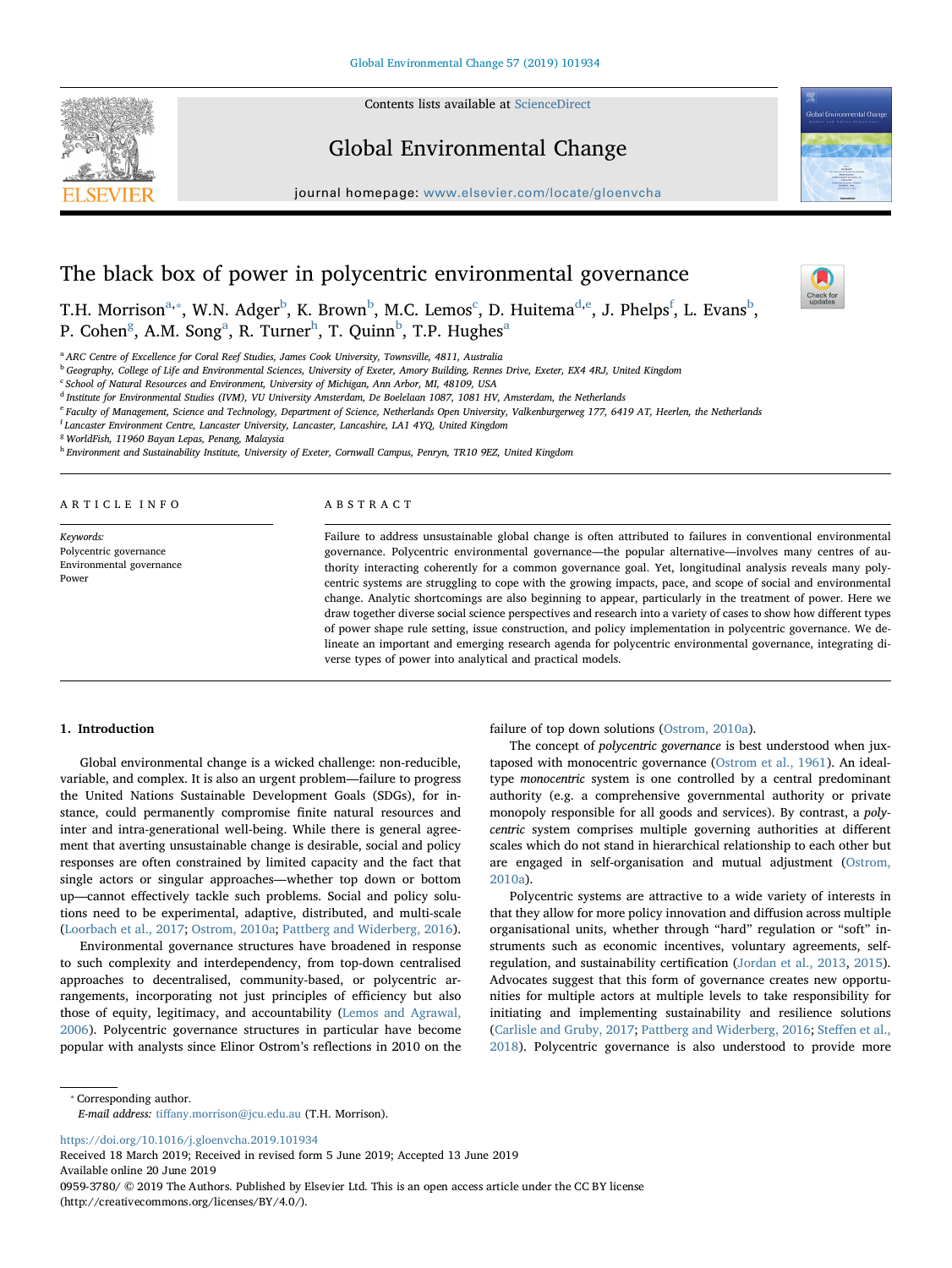opportunities for representation of different social actors than monocentric governance. As such, its inclusivity can be viewed as a more legitimate form of governance. In providing opportunities for innovation and experimentation across multiple organisational units, polycentric governance can also enable the development of tailor-made solutions that are fit for purpose ([Lebel et al., 2006\)](#page-6-5). It additionally provides a level of flexibility and nimbleness that may not be possible in traditional hierarchies. Furthermore, polycentric governance is regarded as more robust: when one part of the system fails there are multiple other parts able to step in ([Ostrom, 2010b](#page-7-4)).

While not a panacea, polycentricism holds much promise for solving the multiple governance challenges of environmental change [\(Aligica](#page-6-6) [and Tarko, 2012](#page-6-6); [Andersson and Ostrom, 2008](#page-6-7)). However, new research on polycentric governance is also challenging normative prescriptions, somewhat controversially ([Gallemore, 2017;](#page-6-8) [Sovacool et al.,](#page-7-5) [2017;](#page-7-5) [Sunderlin et al., 2015](#page-7-6)). In many cases, polycentric governance systems are struggling to cope with the growing risks of rapid social and environmental change [\(Jordan et al., 2018\)](#page-6-9). Documented problems include high transaction costs, inconsistencies, freeloading, unanticipated effects, gridlock, and ultimate implementation failure ([Morrison et al., 2017](#page-7-7)). A new strand of environmental policy science is also beginning to highlight how the concept of polycentricity is plagued by inherent contradictions and assumptions, and that some big gaps in knowledge remain. Power dynamics have been highlighted as one of these gaps ([Morrison et al., 2017\)](#page-7-7), alongside assumptions about policy experimentation [\(Huitema et al., 2018](#page-6-10)), lack of understanding of feedbacks ([Berardo and Lubell, 2019\)](#page-6-11), and limited evaluation of effectiveness ([Schoenefeld and Jordan, 2017](#page-7-8)). The central focus of this Perspective is the pronounced lack of analysis of the role of power.

In this Perspective, we define power as the uneven capacity of different actors to influence the goals, process, and outcomes of polycentric governance. We argue that while it is axiomatic that all governance (whether monocentric, integrated, decentralised, or polycentric) involves uneven power dynamics, many studies of polycentric governance provide only partial analyses of the initial design or the emergent structure of polycentric systems, ignoring uneven power dynamics or relegating them to being exogenous to the system. In the rare cases where power is highlighted, we show that analyses tend to focus on the potential negative effects of (higher-level) power; they rarely highlight the process nor the positive outcomes of powerful steering or "orchestration" [\(Abbott, 2017\)](#page-6-12). We argue that scientists and policymakers can improve their ability to explain and enhance the environmental outcomes of polycentric systems by re-conceiving polycentric governance not just as a structural solution or a diagnostic but also as a set of diverse institutions, agencies, and other social actors influenced by power-laden social relationships. Distilling the power dynamics inherent in polycentric governance will thus be a critical step in moving from polycentric governance as a concept to polycentric governance as a theory and practice for addressing global environmental change. We conclude by highlighting future research needs which are dependent on a power-centred analysis.

## 2. The power gap in polycentric governance and why it matters

All governance involves power: more powerful actors receive more favourable outcomes than less powerful ones; equality and fairness are rare. However, while many analysts of polycentric governance have often acknowledged power dynamics, they have not directly addressed how power dynamics can challenge or reinforce polycentric governance systems ([Agrawal and Ostrom, 2006](#page-6-13); [Mansbridge, 2014](#page-6-14)). As a result, studies of polycentric environmental governance often remain snapshot analyses of only the initial design or the emergent structure of polycentric systems, with post-hoc analysis of power dynamics often relegated to an explanatory postscript about "a black box of politics" or "the lack of political will". [Fig. 1](#page-2-0), for example, shows that while there has been a dramatic rise of scientific interest in polycentric

environmental governance since Elinor Ostrom's influential 2010 Global Environmental Change article, scientific interest in the power dynamics of polycentric governance is only now emerging as an important field in its own right.

There are a variety of reasons why the power gap persists in polycentric environmental governance. The complexity and messiness of polycentric systems means that power dynamics are hidden more effectively than in other governance types; they are difficult to observe, tough to define, slippery to measure, tricky to generalise about, and challenging to manage ([Sova et al., 2016](#page-7-9)). Scientists, policymakers, and practitioners working at the interface between the application of science and policy can also find power dynamics sensitive and uncomfortable, and therefore may often deliberately or inadvertently overlook them.

Oversight of power dynamics also has its roots in disciplinary divisions and trends. For example, while important strands of political science have focused on the strategies of powerful actors in driving and addressing global change (such as the World Trade Organisation, the United Nations, the United States, and multinational corporations) ([Nye, 2008\)](#page-7-10), these insights have often remained separate from the polycentric environmental governance literature, which tends to focus on the diffusion of power across groups of actors (with the notable exception of Abbott ([Abbott, 2017;](#page-6-12) [Abbott and Bernstein, 2015](#page-6-15))). The bias towards diffuse power also reflects the broader governance literature, where researchers in the key fields of American federalism and European Union (EU) studies [\(Feiock, 2013](#page-6-16); [Hooghe and Marks, 2003](#page-6-17); [Scharpf, 2006](#page-7-11)), political science ([Crook and Manor, 1998\)](#page-6-18), public policy and administration ([Bevir and Rhodes, 2006\)](#page-6-19), and institutional economics [\(Ostrom, 2010b\)](#page-7-4), have spent many years exploring the diffusion of power away from powerful sole actors such as a centralised governmental authority. And as ably illuminated by [Partzsch](#page-7-12) (2017), the small number of critical social scientists that do focus on power in environmental governance regimes tend to concentrate on the potential negative effects of visible higher-level power; they rarely deal with power that emerges from the bottom-up or is enabling rather than inhibiting.

Addressing the power gap is important because it can open up a range of new ideas, resources, and opportunities for scientists and practitioners concerned with understanding, crafting, and working within polycentric environmental governance [\(Kashwan et al., 2018](#page-6-20)). An improved understanding of power in polycentric systems, for example, can unmask and diagnose power asymmetries and abuses - not just corruption but also conflicts of interest, "street-level deals", inconsistent law enforcement, illegal finance, and hidden resistance to the agreed environmental goal. It can also shed light on how mobilisation of different types of power can allow actors to redistribute risks to vulnerable populations, perpetuate the politics of avoidance, deny or distort science to delay action, and undermine a government's capacity to act. For example, new research shows that polycentric systems can be protected and strengthened by the fact that they are made up of multiple institutions and actors, but that this multiplicity can in fact permit manipulation and exploitation of actors and goals and, in addition, screen or mask this very behaviour. Such masking can aid polycentric system drift (whereby a regime fails to adapt to a major contextual shift) or polycentric system conversion (whereby the original goals of a regime are converted to new goals) ([Morrison, 2017;](#page-7-13) [Okereke, 2018](#page-7-14)).

Addressing the power gap can also reveal power dynamics that are less negative and more enabling, through examination of how mobilisation of countervailing forms of power - such as new interest groups and coalitions and new monitoring mechanisms and associations - can enhance the transparency and accountability of polycentric systems and lead to positive changes to government rules, industry policies, and societal norms. In the case of the global polycentric climate system, for example, analysts are now beginning to study how powerful actors such as cities, provinces, religious leaders, and NGOs are beginning to steer polycentric climate governance, by shaping and mobilising norms and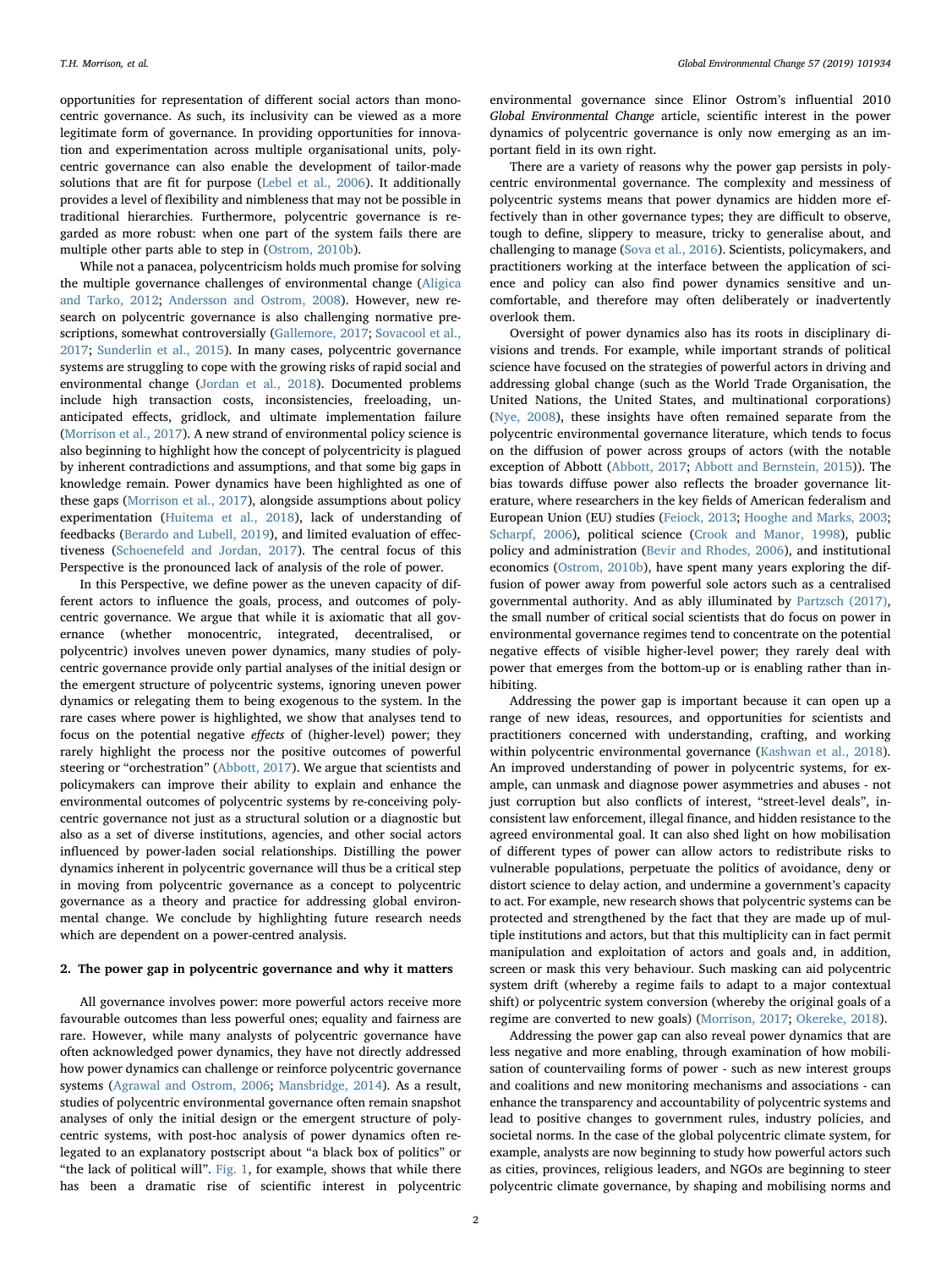<span id="page-2-0"></span>

Fig. 1. Dramatic rise of scientific interest in polycentric governance since Elinor Ostrom's influential Global Environmental Change article on polycentric governance (2010) (black, dark gray) and increasing interest in "polycentric governance" and "power or politic\*" (light gray).

beliefs through virtual, online spaces such as social media ([Dorsch and](#page-6-21) [Flaschland, 2017](#page-6-21); [Gillard et al., 2017;](#page-6-22) [Homsy and Warner, 2015](#page-6-23)). Finally, addressing the power gap can improve scientific understanding of polycentric systems as both individual systems and in a comparative sense. For example, a power-centred analysis can show that while two polycentric systems may appear to have similarly diverse and interconnected centres of decision-making on paper, in practice - because of where or how power is used - one system may have more concentrated centres of decision-making, with important implications for environmental performance ([Gallemore and Munroe, 2013\)](#page-6-24).

## 3. Getting a grip on power

Power matters in all governance: because it critically determines and explains regime effectiveness. However, while the many theories of power converge upon this point, they often diverge on how to understand power. Some theories emphasise modes of exercise (e.g. coercive force, financial reward, institutional authority, ideological influence) ([Bachrach and Baratz, 1963;](#page-6-25) [Dahl, 1961;](#page-6-26) [Foucault, 1980](#page-6-27); [Weber, 1922](#page-7-15)), whereas others emphasise types of capacity (e.g. "power over", "power within", "power to", and "power with") ([Dewulf and Elbers, 2018](#page-6-28); [Gaventa, 2006](#page-6-29); [Partzsch, 2017\)](#page-7-12) or types of power-laden actor relations (e.g. dependence, competition, antagonism) [\(Avelino and Wittmayer,](#page-6-30) [2016\)](#page-6-30). Here, we seek to elaborate upon and extend a pre-existing typology of power [\(Morrison et al., 2017;](#page-7-7) [Fig.1](#page-2-0)) identified to be specific to polycentric systems. We do so to provide an umbrella framework for connecting new research on polycentric environmental governance with rich strands of theory on power dynamics across the social sciences, including the key disciplines of environmental politics, environmental policy, and environmental sociology [\(Fig. 2](#page-3-0)).

First, we introduce the polycentric power typology, which focuses on power as the uneven capacity to influence the goals, process, and outcomes of polycentric governance through (i) power by design, (ii) pragmatic power, and (iii) framing power ([Fig. 2\)](#page-3-0). We then briefly apply the typology to three robust examples (longstanding, representative, and intensively studied) to illustrate the need for and potential of more fully fledged and comparative analyses of power in polycentric environmental governance ([Table 1](#page-3-1)). Our goal is not to render each example or each type of power analytically clean, rather to show how power is relational and emerges through iterative interactions over time.

#### 3.1. Power by design

A key underpinning of political science is that there is a difference between power and authority whereby power needs to be combined with legitimacy in order to be authoritative [\(Weber, 1922](#page-7-15)). In extending the original concept of polycentricity developed by Polanyi ([Polanyi, 1951\)](#page-7-16), Vincent Ostrom focused on the authoritative power of metropolitan governments to provide public goods and services in a polycentric system ([Ostrom et al., 1961\)](#page-7-2). This type of power is written, legislated, and visible within the deliberate design of governance, and is based on the legitimate authority of states and other powerful actors to independently legislate, create formal rules, tax, distribute resources, and design policy and markets ([Jordan et al., 2013](#page-6-2)). Authoritative power to set rules and design incentives can also be distributed amongst actors at different levels, such as in a federated or decentralised unitary system [\(Crook and Manor, 1998\)](#page-6-18). In polycentric systems, authoritative power can also be traced through other modes that are also formal but less direct, such as formal delegation and orchestration ([Abbott and](#page-6-15) [Bernstein, 2015](#page-6-15)). Social scientists typically undertake documentary review of the relevant institutional arrangements (e.g. transnational, federal, decentralised arrangements) to understand how authoritative power is officially designed and formally distributed within such systems.

#### 3.2. Pragmatic power

Discretion—or exertion of "rules-in-use"—is also an application of power and can manifest not just as cooperation but also as false compliance, feigned ignorance, tokenistic behaviour, and non-decisionmaking ([Lipsky, 1971](#page-6-31); [Ostrom, 2010b](#page-7-4); [Sabatier, 1988\)](#page-7-17). Analysis of pragmatic power in polycentric governance is challenging as it involves the lower-level and less visible power to interpret, certify, and monitor policy priorities, governance frameworks, and compliance agreed by state and non-state actors. Such actors are vested with "practical authority", that is local recognition of their capabilities "on-the-ground" ([Abers and Keck, 2013](#page-6-32)). This kind of power is exerted through the dayto-day practice and implementation of formal and informal rules and norms. Pragmatic power often represents the critical link between institutions and action, and can explain lack of compliance and the inability of formal government to implement unpopular policies. Stakeholders and policy practitioners are capable of withholding or granting legitimacy to a decision in accordance with their overall values, thereby affecting the implementation and effectiveness of the decision. Pragmatic power can also explain how innovation, experimentation, and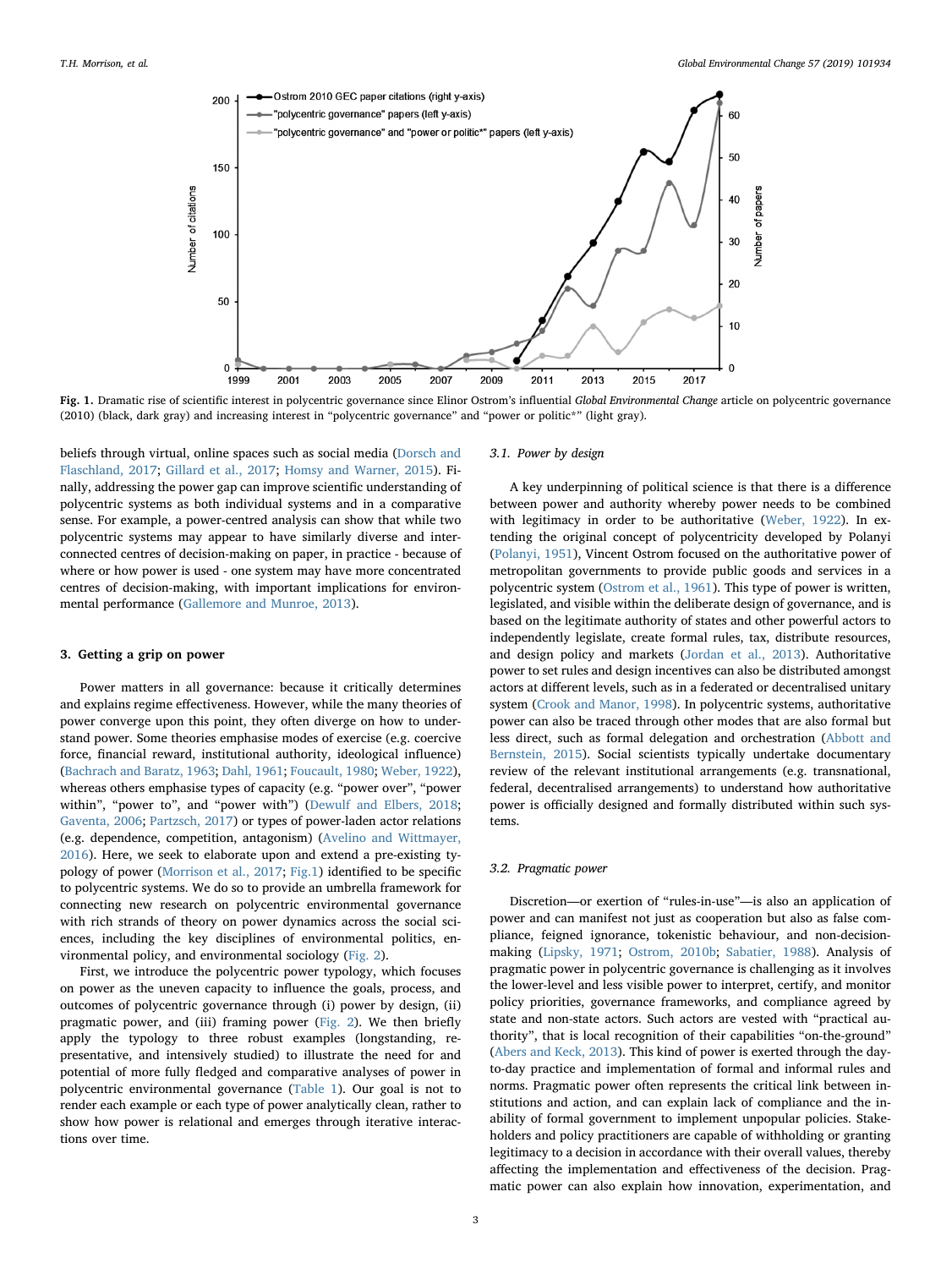<span id="page-3-0"></span>

Fig. 2. Key concepts and dominant interpretations of power relevant to polycentric environmental governance. The different social science disciplines identified tend to illuminate different types of power, although there is increasing crossover.

creativity emerge as actors seek to navigate what they perceive to be overly rigid rules [\(Anderies and Janssen, 2013](#page-6-33)). When discretion is exerted in polycentric governance, the values and perceptions of the actors involved are often more critical than the design properties of the governance mechanism itself. In seeking to understand pragmatic power, an entire ecosystem of institutional conditions and plurality of interests, aspirations, and strategies amongst various actors and agencies can appear to manifest as an "ecology of games" [\(Lubell et al.,](#page-6-34) [2017\)](#page-6-34). Governance analysts typically understand pragmatic power dynamics through interview, survey, ethnography, and participant observation. These methods can be immersive and long-term, comprising, for example, multiple key informant interviews with decision-makers, legal experts, key bureaucrats, and other participants in governance processes, and lengthy periods of participant observation.

## 3.3. Framing power

In polycentric systems, power is not only the property of authoritative government hierarchies, street-level bureaucrats, and policy stakeholders - it is also in the hands of lobbyists, nonprofits and the media. These actors bargain for influence through rational and manipulative persuasion, inducement, sanction, and coercion ([Dahl,](#page-6-26) [1961\)](#page-6-26). They also use softer techniques of ideological framing that make it difficult for other actors to recognise their influence ([Bachrach and](#page-6-25) [Baratz, 1963\)](#page-6-25). Where certain actors contest top-down decisions or perceive them as illegitimate, they may also find ways to subvert, disrupt, and avoid formal rules and regulations. Such power is less visible than power by design or pragmatic power and is created by and emerges from the way issues are constructed (e.g. organisation and communication of selected aspects of reality) and agendas are built (e.g. lobbying, rent seeking, patronage) [\(Fuchs and Feldho](#page-6-35)ff, 2016; [Scoones,](#page-7-18)

#### <span id="page-3-1"></span>Table 1

Power Dynamics in Different Polycentric Governance Systems.

|                    | European Water Framework Directive (WFD)                                                                                                                                                                                                                                                                                                            | Reducing Emissions from Deforestation and<br>Degradation Scheme (REDD+)                                                                                                                                                                                                                                                                                                                           | Great Barrier Reef Regime (GBR)                                                                                                                                                                                                                                                                                                                                           |
|--------------------|-----------------------------------------------------------------------------------------------------------------------------------------------------------------------------------------------------------------------------------------------------------------------------------------------------------------------------------------------------|---------------------------------------------------------------------------------------------------------------------------------------------------------------------------------------------------------------------------------------------------------------------------------------------------------------------------------------------------------------------------------------------------|---------------------------------------------------------------------------------------------------------------------------------------------------------------------------------------------------------------------------------------------------------------------------------------------------------------------------------------------------------------------------|
| Power by<br>Design | The European Parliament and Council commits<br>member states of the European Union to a Directive<br>on achieving good qualitative and quantitative<br>status through 6 yearly cooperative River Basin<br>Management Plans for designated River Basin<br>Districts (Jager et al., 2016).                                                            | The United Nations Framework Convention on<br>Climate Change (UNFCCC) exerts top-down<br>multilateral power over forests in developing<br>countries through a comprehensive system of<br>national policy guidance, technical assistance,<br>positive incentives, and stakeholder partnerships<br>(Kashwan, 2015; Nagendra and Ostrom, 2012;<br>Sunderlin et al., 2015).                           | The Australian national government, through<br>legislation, statutory delegated authority, and<br>participatory marine planning stipulates<br>conservation and sustainable use of the Great<br>Barrier Reef, in agreement with the State of<br>Queensland, and reinforced by UNESCO World<br>Heritage listing, and other national and state laws<br>(Evans et al., 2014). |
| Pragmatic<br>Power | Local bureaucrats aligned with agricultural interests<br>use discretion to weaken the standards developed<br>and to avoid full application of key principles of the<br>Directive at the individual Basin level (Behagel and<br>Arts, 2014).                                                                                                         | National governments, local elites, and foreign<br>'carbon entrepreneurs' bypass indigenous<br>community safeguards and exploit insecure tenure<br>systems to capture carbon rights and benefits (den<br>Besten et al., 2014; Lund et al., 2017). Local NGOs<br>pragmatically exploit program design to achieve<br>wider security of tenure for indigenous groups<br>(Astuti and McGregor, 2017). | Bureaucrats aligned with industry interests use<br>discretion to avoid implementation of relevant rules<br>to manage new and ongoing threats (Morrison,<br>2017).                                                                                                                                                                                                         |
| Framing<br>Power   | Agricultural industry interests frame the Water<br>Framework Directive as a remote intervention by<br>bureaucrats in Brussels, in order to ensure that water<br>quality issues dominate the implementation process<br>at the basin level and issues of water access and<br>supply are minimised (Brouwer et al., 2013;<br>Voulvoulis et al., 2017). | The World Bank, the UN-REDD Programme, and<br>other non-governmental organisations in<br>Washington DC, Geneva, and London undertake<br>additional agenda-setting through their own<br>REDD + objective-setting, geographic targeting,<br>and financial allocation (Gallemore and Jespersen,<br>2016; Di Gregorio et al., 2017).                                                                  | Industry groups, politicians, and sections of the<br>media shape a discourse that GBR regulation,<br>scientists, and NGOs are stalling economic<br>development, creating a public appetite for repeals<br>of complementary state and national legislation on<br>coastal development, land-clearing, and renewable<br>energy (Björnberg et al., 2017).                     |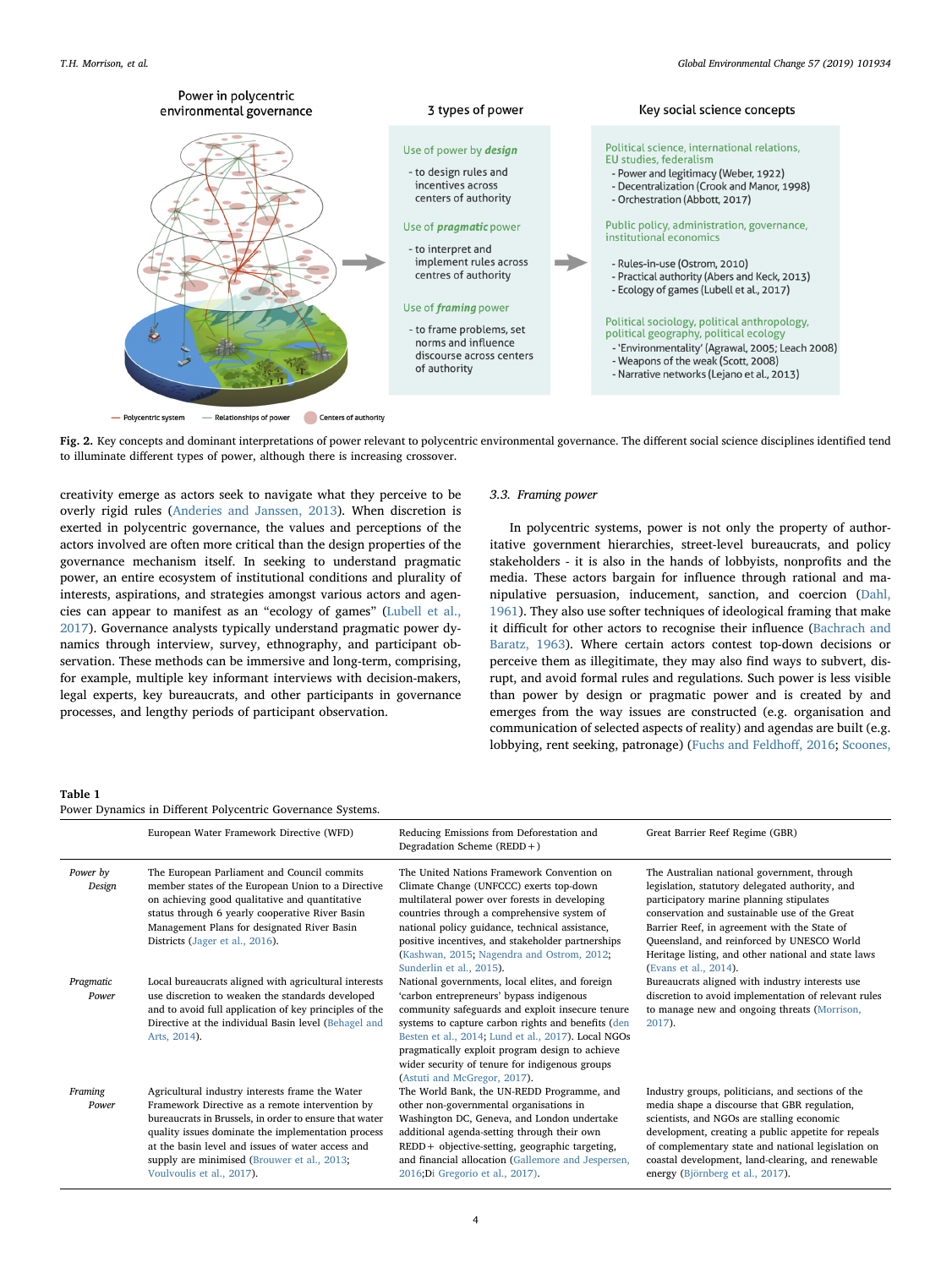[2016\)](#page-7-18). When individuals or collective actors possess the highly developed social skill to understand people and environments, frame lines of action, and mobilise people in pursuit of these frames, they are possessing and exercising framing power – in ways that can be both deliberate and accidental [\(Fligstein and McAdam, 2011;](#page-6-47) [Snow and Moss,](#page-7-21) [2014\)](#page-7-21). In exercising framing power, powerful players can create an "environmentality" which frames the objectives of environmental governance, the process of governing, the resources available, and the structural design [\(Agrawal, 2005](#page-6-48); [Bene et al., 2009](#page-6-49); [Leach, 2008](#page-6-50)). This framing endorses what is legitimised and prioritised by those actors, and it rejects what is illegitimate or deprioritised ([Wilson et al., 2018](#page-7-22)). Powerful players then establish and maintain complex social networks around their frames. These so-called narrative networks [\(Lejano et al.,](#page-6-51) [2013\)](#page-6-51) and their countervailing "weapons of the weak" [\(Scott, 2008](#page-7-23), [1990\)](#page-7-24) are incremental, subtle, and hidden, and only now beginning to appear in analyses of polycentric governance ([Boelens et al., 2015](#page-6-52)). When use of framing power is highlighted, analysts tend to focus on how it is used to marginalise communities, rather than how it might be used to empower communities. Discourse analyses ([Foucault, 1980](#page-6-27), [2013\)](#page-6-53), through institutional examination [\(Schmidt, 2008](#page-7-25)) and process tracing ([Collier, 2011](#page-6-54)), are typically used to interpret the data.

By recognising these different types of power, it becomes clear that power is not only endowed but also contested, negotiated, reinforced, and undermined through different relationships between actors in a polycentric system [\(Lukes, 2004](#page-6-55)). And by extending analysis of power in polycentric systems beyond the negative and coercive effects ("power over"), it is also possible to understand the process of orchestration and the positive and enabling effects of power ("power within", "power to", and "power with") ([Gaventa, 2006](#page-6-29); [Lukes, 2004;](#page-6-55) [Partzsch, 2017\)](#page-7-12). This allows us to see how multiple players, each mobilising and deploying different types of power, interact collaboratively and competitively to produce diverse social and environmental outcomes. It also reveals how they do so at multiple scales and in closed, invited, and claimed or created venues (e.g. internal government meetings, public consultation processes, community protests). In [Table 1](#page-3-1), we apply the three types of power to illustrate how addressing power dynamics can improve our ability to explain and enhance the environmental outcomes of different polycentric governance regimes. [Table 1](#page-3-1) illustrates that while some scientists are beginning to recognise and study these topics and issues within polycentricity studies (especially watershed studies: [Berardo and](#page-6-56) [Lubell, 2016;](#page-6-56) [Pahl-Wostl and Knieper, 2014\)](#page-7-26), this is still an emerging field, with many practical and conceptual challenges. In particular, future development of this typology requires shifting focus from the emergent structure of polycentric governance to asking under what conditions do different types of actors, with different types of power, achieve their preferred outcomes?

## 4. Extending analysis of power in polycentric environmental governance

Studies of polycentric environmental governance are beginning to emphasise the significance of power dynamics. This is true in recent analyses of polycentric governance under the Least Developed Countries Fund and in the United Kingdom [\(Gillard et al., 2017](#page-6-22); [Sovacool et al., 2017\)](#page-7-5), across cities [\(Homsy and Warner, 2015\)](#page-6-23), and systems for water sustainability in the EU and the United States ([Brouwer et al., 2013;](#page-6-43) [Garrick et al., 2013\)](#page-6-57), and marine sustainability in the Coral Triangle [\(Gruby and Basurto, 2014](#page-6-58)) and Chile ([Gelcich, 2014](#page-6-59); [Table 1\)](#page-3-1). However there is still scant assessment of the power dynamics of polycentric governance over time, and even less analysis of how power can be mobilised in pursuit of (or resistance to) environmental goals. Most analyses of polycentric governance continue to focus on the structural dimensions of polycentric governance, ignoring power dynamics that are more enabling and less visible, and mobilised by a variety of actors and functioning across multiple scales and venues.

We conclude by proposing a number of research challenges going

forward which are dependent on distilling power dynamics. They relate to ongoing assumptions and unanswered questions about experimentation, functions and beneficiaries, problem variation and emergent potential in polycentric governance. While we identify four research areas as important, there are others that are equally valid and we encourage researchers to explore all of them.

#### 4.1. Polycentric governance as an experiment in power

Power dynamics influence not only the emergence and design of polycentric governance structures but also decisions about policy choices and the way policy outcomes are assessed within those structures. Elinor and Vincent Ostrom proposed that all policies are experiments therefore an important analytical task is to clarify variables and causality. While network analysts have produced interesting visual depictions of governance, which can essentially be viewed as "structural fingerprints" of the more visible distributions of power within a polycentric system, there is little comprehension of how different types of power explain patterns of conflict, competition, convergence, and divergence in policy choices and outcomes across polycentric systems ([Lubell et al., 2017](#page-6-34); [Scott and Thomas, 2017;](#page-7-27) Weible [and Heikkila,](#page-7-28) [2017\)](#page-7-28). Better understanding of interdependence and feedbacks is essential. Re-emphasising polycentric governance as an experiment in power thus allows us to move beyond claiming that "power matters" to understanding which variables explain how power matters, how explanatory variables depend on other variables (e.g. number and type of actors, scalar and temporal dimensions, state of knowledge, range of drivers, range of possible solutions, range of venues), and how polycentric governance might be effective relative to other arrangements and non-structural influences ([Poteete et al., 2010;](#page-7-29) [Turnbull et al.,](#page-7-30) [2018\)](#page-7-30). This effort may necessitate the introduction of new quantitative precision, for example, through comparative analysis of how various attributes of polycentric structure influence and are influenced by the different types of power [\(Bodin, 2017;](#page-6-60) [Smith et al., 2014\)](#page-7-31). Substantial inroads (drawing on institutional collective action frameworks, and social network analysis, semiautomated text analysis and fuzzy cognitive mapping techniques) are already being made to overcome traditional shortcomings in collecting and analysing in-depth and sensitive data across space and time [\(Eakin et al., 2017](#page-6-61); [Heikkila and Weible,](#page-6-62) [2018\)](#page-6-62). Less frequent, but just as insightful in analysing self-organising power dynamics, is analysis of the existence of concrete groups (e.g. non-profit organisations and industry lobby groups) and their involvement in setting the agenda for public-good plans and initiatives, the size and hierarchical arrangement of those systems, and the receipt and distribution of organisational resources at different scales in the system. Social scientists can elicit this kind of information through surveys, interviews, and documentary or archival reviews (e.g. of organisational annual reports and other records which provide participation data, data on the receipt and distribution of fiscal resources, employee and budget numbers, personnel data, media reports on conflict) ([Clarke and](#page-6-63) [McCool, 1996](#page-6-63); [Morrison, 2017;](#page-7-13) [Varone et al., 2017](#page-7-32)). Analysis of such data has the potential to provide deep insights into how power dynamics change over time in polycentric systems, and how those power dynamics channel and resolve conflict. However, most analyses of polycentric governance are yet to vigorously combine these methods to explore power dynamics in-depth and systematically.

## 4.2. Explaining the functions and beneficiaries of polycentric governance

Many studies have shown that the current trend in the design and development of governance arrangements is undoubtedly towards greater polycentric governance, suggesting that top-down hierarchies remain deeply unpopular, and that the benefits of polycentric governance are more socially acceptable and are perceived to outweigh any associated pitfalls ([Abbott and Bernstein, 2015](#page-6-15); [Cox et al., 2016](#page-6-64); [Jordan](#page-6-3) [et al., 2015](#page-6-3)). However, if our goal is to improve understanding and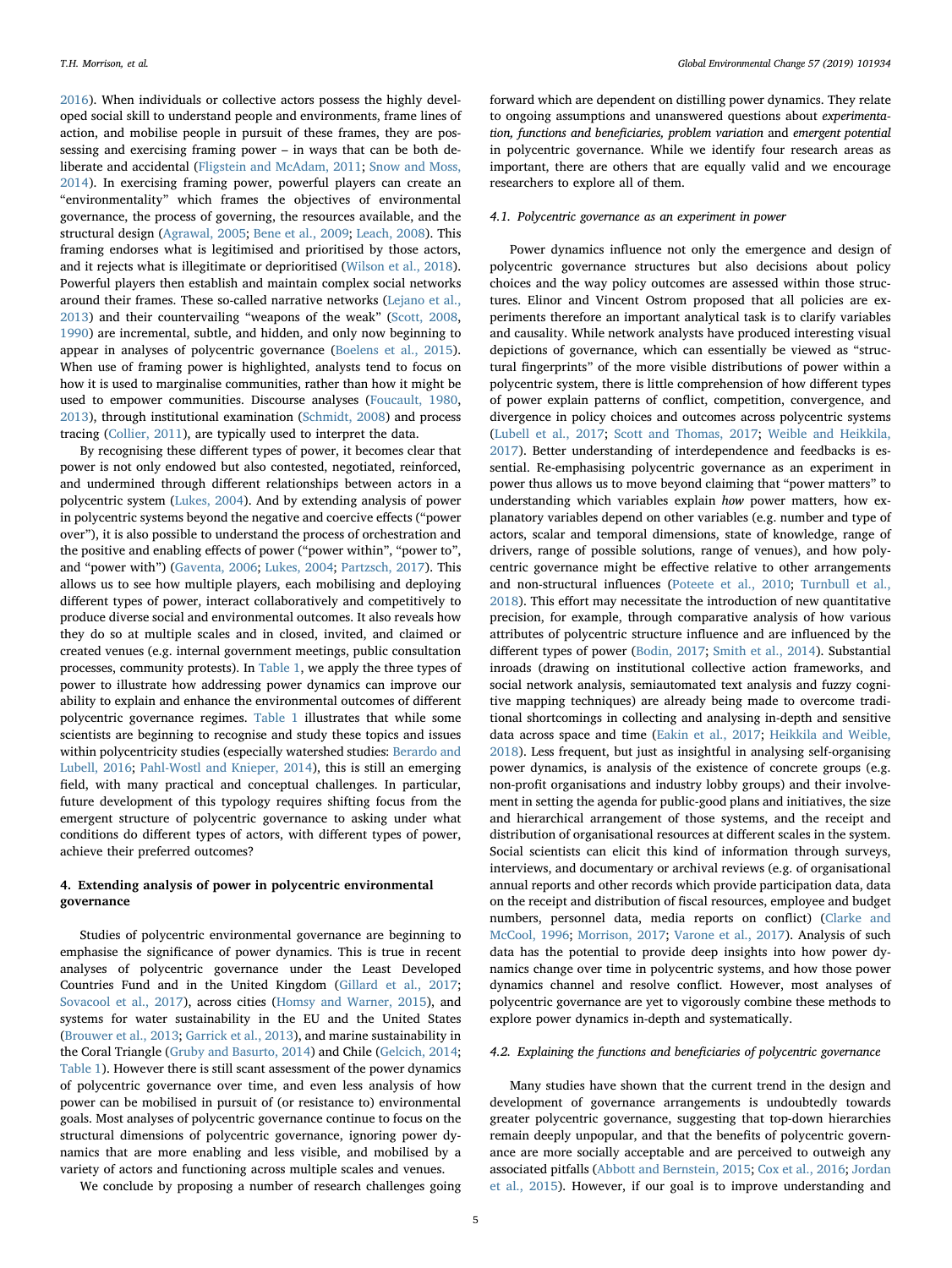response to environmental change, a deeper debate on how power dynamics affect the function and beneficiaries of polycentric governance will bring a great deal to our cause. Policy scholars have usefully begun to explore polycentric systems as complex adaptive systems of interlinked games, which are not just structural but also functional ([Berardo and Lubell, 2019](#page-6-11)). Functions are the processes operating within the system that affect its evolution and outcomes. The overarching function of polycentric governance, for example, is to provide a self-organising process for environmental governance in the absence of centralised environmental leadership. Within this overarching function are other functional processes such as cooperation, learning, and equitable resource distribution. While 'ecology of games' scholars have provided important quantitative illumination of the cooperative structures and functions of polycentric governance, less attention has been paid to learning and resource distribution functions, and the question of how different types of power are equalised or exacerbated in polycentric systems [\(Berardo and Lubell, 2019](#page-6-11)). Comprehensively assessing the functions and beneficiaries of polycentric governance requires more attention than has hitherto been paid to understanding the different types of power, and how the different types of power work to maintain or undermine key principles of equity, legitimacy, transparency, and accountability ([Schoenefeld and Jordan, 2017](#page-7-8)). How we extend current work to think about power-laden functions and beneficiaries will also be critical in moving polycentric governance from concept to theory and practice.

## 4.3. Understanding how power dynamics vary the problem in polycentric governance

While polycentric governance has proven ideal for portraying complexity in governance, early descriptive analyses often tended toward simplistic dichotomies - positioning polycentric and monocentric governance at two ends of a spectrum. More recent reach has shown that polycentric and monocentric systems almost always coexist, and they are often intertwined in complicated ways [\(Galaz et al., 2012](#page-6-65); [Cumming et al., 2017;](#page-6-66) [Lubell et al., 2017](#page-6-34)). In fact, a range of governance systems (e.g. monocentric systems, federal systems, decentralised unitary systems) are characterised by multiple centres of authority interacting coherently across multiple scales ([Dorsch and Flaschland,](#page-6-21) [2017\)](#page-6-21). Using polycentric governance as a diagnostic confirms that despite perceptions of the non-hierarchical nature of polycentric governance, the shadow of hierarchy is ever-present, as is the case with the REDD + scheme, the WFD, the GBR system, and many federal systems. However we know little about how polycentric systems cope when problems exceed system boundaries or when powerful actors emerge far away from the problem's geographic centre. Does performance weaken if different types of power are concentrated at progressively further/higher levels? Some important work is already showing how polycentric arrangements embedded within established hierarchies can draw on centralised state control to good effect [\(Pahl-Wostl and](#page-7-26) [Knieper, 2014](#page-7-26)). By applying our conceptual framework, future research can begin to explore whether and how different types of power are appropriate for different desired outcomes at different scales and at different points in time [\(Ingalls, 2017\)](#page-6-67). For instance, highly decentralised polycentric governance may be best suited to addressing established environmental problems where there is general agreement on the solution and relative symmetry of power (e.g. point-source water pollution). Whereas, highly centralised polycentric governance may be best suited to new environmental challenges (e.g. global climate change), where there is less agreement on the solution and power is highly asymmetric [\(Dewulf and Elbers, 2018;](#page-6-28) [Mathias et al., 2017](#page-6-68)). Connecting the polycentric power typology with recent literature on problem-driven network motifs [\(Bodin and Tengo, 2012\)](#page-6-69) and governance modes [\(Ingold et al., 2018\)](#page-6-70) could enable development of a dynamic set of power-laden polycentric motifs whereby the performance of different governance systems can be related to the changing power dynamics of a problem.

## 4.4. Navigating the emergent potential of polycentric governance

All of these research questions are complicated by the fact that polycentricity both affects and is affected by power dynamics, in a dual relationship much like the Giddensian style relationship between structure and agency ([Giddens, 1984\)](#page-6-71). In other words, as systems become more polycentric, they affect what kinds of power become most important and how. This dual relationship and its emergent possibilities is clearly another Pandora's box for analysts and practitioners. Of interest here is the potential for some types of polycentric arrangements to be more empowering of environmentalist agents than others, and indeed to facilitate further empowerment. The emergent benefit of certain types of polycentricity has been alluded to in the literature but is yet to be systematically explored and exploited by analysts and practitioners. Understanding it requires a broadened conception of power as not just top-down and repressive; but also bottom-up and enabling. Indeed, while the idea that power need not always be top-down and repressive is not new ([Foucault, 1980,](#page-6-27) [2013\)](#page-6-53), many contemporary analyses of power continue to gloss over that observation by focusing in on the negative aspects of top-down power. In seeking to understand the emergent potential of particular types of polycentric governance, there is exciting potential for synthetic insights to be drawn from political anthropology (on how countervailing power is developed e.g. [Scott, 1990](#page-7-24), [2008\)](#page-7-23), complex adaptive systems (on how bottom-up innovation, experimentation, and creativity emerges and transforms e.g. [Anderies and Janssen, 2013;](#page-6-33) [Bell and Morrison, 2015](#page-6-72)), and political geography (on how power dynamics in polycentric systems evolve and interrelate across scale and space (e.g. [Morrison, 2017](#page-7-13); [Hettiarachchi](#page-6-73) [et al., 2017\)](#page-6-73). Using the power typology to draw these insights together could yield important new insights on specific forms of polycentricity that are ideal for enabling positive yet unrealised power.

## 5. Conclusion

There has been a dramatic rise of scientific interest in polycentric governance over the last decade, and increasing attention paid to the power dynamics that underpin such systems. The polycentric power typology can accelerate understanding of polycentric governance by encouraging analysts to shift focus from the structural dimensions of polycentric governance to examining the power-laden conditions that enable different types of actors, with different types of power, to achieve their preferred outcomes.

Previous studies have shown that polycentric governance has proven more useful as a diagnostic and a description than a panacea for solving the multiple challenges of global environmental change (Andersson [and Ostrom, 2008](#page-6-7)). Yet as global society faces multiple social and environmental pressures and messiness of governance, it is critical that we undertake the ambitious task of revealing and managing power in our polycentric quest for sustainability. Distilling the power dynamics in polycentric governance is not an easy task, but we believe that efforts to analyse and manage the functions, structures, outcomes, and potential of polycentric environmental governance will strengthen and be strengthened by incorporating power dynamics and addressing the analytic and practical challenges outlined herein.

## Acknowledgments

Funding was provided by the Australian Research Council's Centre of Excellence Program (CE140100020) and an Australian Laureate Fellowship to T.H. This work also contributes to the CGIAR Research Program on Fish Agrifood Systems (FISH) supported by contributors to the CGIAR Trust Fund.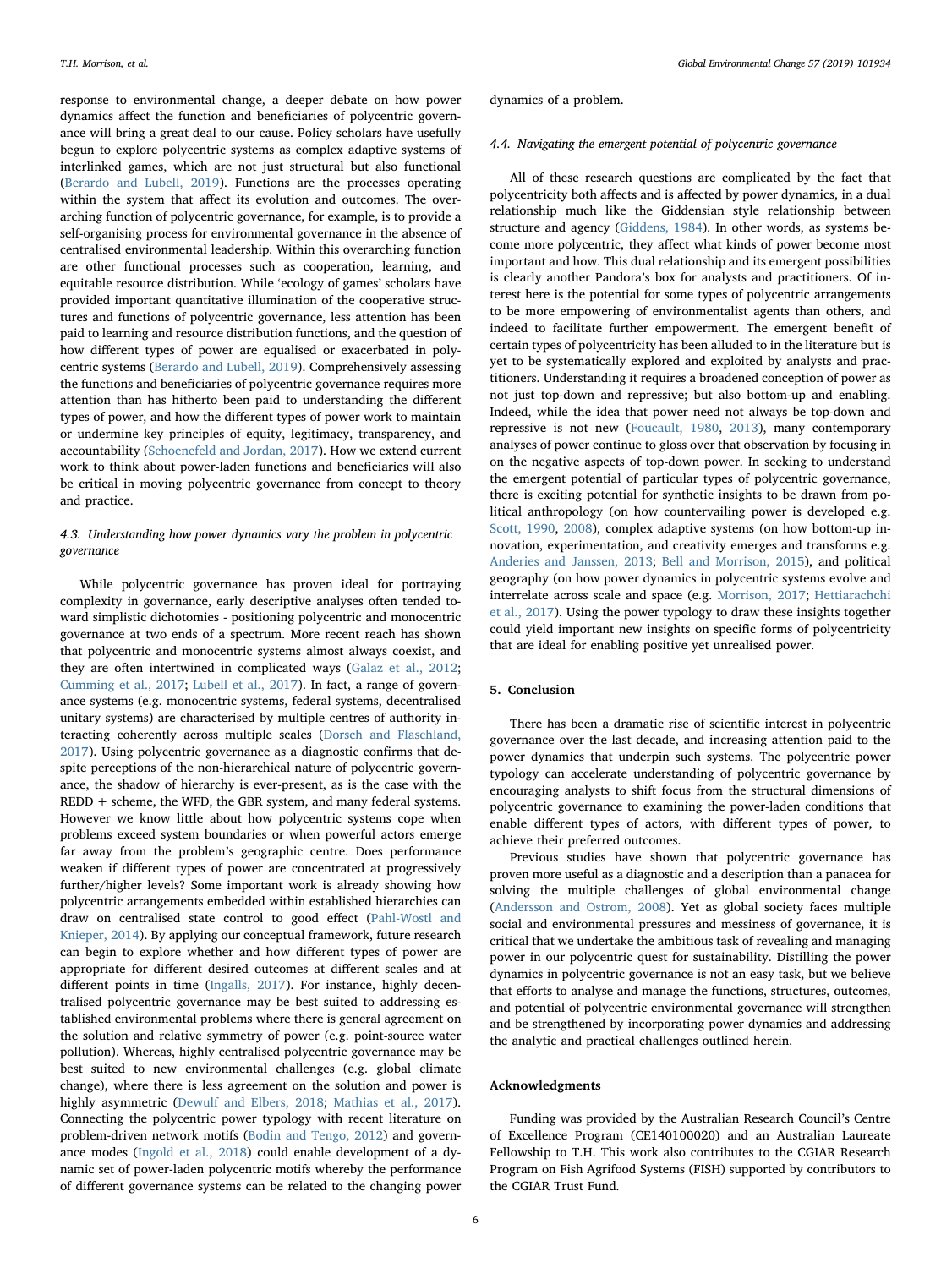#### T.H. Morrison, et al. *Global Environmental Change 57 (2019) 101934*

#### References

- <span id="page-6-12"></span>[Abbott, K.W., 2017. Orchestrating experimentation in non-state environmental commit](http://refhub.elsevier.com/S0959-3780(19)30272-9/sbref0005)[ments. Env. Polit. 26, 738](http://refhub.elsevier.com/S0959-3780(19)30272-9/sbref0005)–763.
- <span id="page-6-15"></span>[Abbott, K.W., Bernstein, S., 2015. The high-level political forum on sustainable devel](http://refhub.elsevier.com/S0959-3780(19)30272-9/sbref0010)[opment: orchestration by default and design. Glob. Policy 6, 222](http://refhub.elsevier.com/S0959-3780(19)30272-9/sbref0010)–233.
- <span id="page-6-32"></span>[Abers, R.N., Keck, M.E., 2013. Practical Authority: Agency and Institutional Change in](http://refhub.elsevier.com/S0959-3780(19)30272-9/sbref0015) [Brazilian Water Politics. Oxford University Press.](http://refhub.elsevier.com/S0959-3780(19)30272-9/sbref0015)
- <span id="page-6-48"></span>[Agrawal, A., 2005. Environmentality - community, intimate government, and the making](http://refhub.elsevier.com/S0959-3780(19)30272-9/sbref0020) [of environmental subjects in Kumaon, India. Curr. Anthropol. 46, 161](http://refhub.elsevier.com/S0959-3780(19)30272-9/sbref0020)–190.
- <span id="page-6-13"></span>[Agrawal, A., Ostrom, E., 2006. Political science and conservation biology: a dialog of the](http://refhub.elsevier.com/S0959-3780(19)30272-9/sbref0025) [deaf. Conserv. Biol. 20](http://refhub.elsevier.com/S0959-3780(19)30272-9/sbref0025).
- <span id="page-6-6"></span>[Aligica, P.D., Tarko, V., 2012. Polycentricity: from Polanyi to Ostrom, and beyond.](http://refhub.elsevier.com/S0959-3780(19)30272-9/sbref0030) [Governance 25, 237](http://refhub.elsevier.com/S0959-3780(19)30272-9/sbref0030)–262.
- <span id="page-6-33"></span>[Anderies, J.M., Janssen, M.A., 2013. Robustness of social](http://refhub.elsevier.com/S0959-3780(19)30272-9/sbref0035)‐ecological systems: implications [for public policy. Policy Stud. J. 41 \(3\), 513](http://refhub.elsevier.com/S0959-3780(19)30272-9/sbref0035)–536.
- <span id="page-6-7"></span>[Andersson, K.P., Ostrom, E., 2008. Analyzing decentralized resource regimes from a](http://refhub.elsevier.com/S0959-3780(19)30272-9/sbref0040) [polycentric perspective. Policy Sci. 41, 71](http://refhub.elsevier.com/S0959-3780(19)30272-9/sbref0040)–93.
- <span id="page-6-42"></span>[Astuti, R., McGregor, A., 2017. Indigenous land claims or green grabs? Inclusions and](http://refhub.elsevier.com/S0959-3780(19)30272-9/sbref0045) [exclusions within forest carbon politics in Indonesia. J. Peasant Stud. 44 \(2\),](http://refhub.elsevier.com/S0959-3780(19)30272-9/sbref0045) 445–[466](http://refhub.elsevier.com/S0959-3780(19)30272-9/sbref0045).
- <span id="page-6-30"></span>[Avelino, F., Wittmayer, J.M., 2016. Shifting power relations in sustainability transitions: a](http://refhub.elsevier.com/S0959-3780(19)30272-9/sbref0050) [multi-actor perspective. J. Environ. Policy Plan. 18, 628](http://refhub.elsevier.com/S0959-3780(19)30272-9/sbref0050)–649.
- <span id="page-6-25"></span>[Bachrach, P., Baratz, M.S., 1963. Decisions and nondecisions: an analytical framework.](http://refhub.elsevier.com/S0959-3780(19)30272-9/sbref0055) [Am. Polit. Sci. Rev. 57, 632](http://refhub.elsevier.com/S0959-3780(19)30272-9/sbref0055)–642.
- <span id="page-6-39"></span>[Behagel, J.H., Arts, B., 2014. Democratic governance and political rationalities in the](http://refhub.elsevier.com/S0959-3780(19)30272-9/sbref0060) [implementation of the water framework directive in the Netherlands. Public Adm. 92,](http://refhub.elsevier.com/S0959-3780(19)30272-9/sbref0060) 291–[306](http://refhub.elsevier.com/S0959-3780(19)30272-9/sbref0060).
- <span id="page-6-72"></span>[Bell, J., Morrison, T., 2015. A comparative analysis of the transformation of governance](http://refhub.elsevier.com/S0959-3780(19)30272-9/sbref0065) systems: land-use planning for fl[ood risk. J. Environ. Policy Plan. 17 \(4\), 516](http://refhub.elsevier.com/S0959-3780(19)30272-9/sbref0065)–534.
- <span id="page-6-49"></span>[Bene, C., Belal, E., Baba, M.O., Ovie, S., Raji, A., Malasha, I., Njaya, F., Andi, M.N.,](http://refhub.elsevier.com/S0959-3780(19)30272-9/sbref0070) [Russell, A., Neiland, A., 2009. Power struggle, dispute and alliance over local re](http://refhub.elsevier.com/S0959-3780(19)30272-9/sbref0070)sources: analyzing' democratic' [decentralization of natural resources through the](http://refhub.elsevier.com/S0959-3780(19)30272-9/sbref0070) lenses of Africa inland fi[sheries. World Dev. 37, 1935](http://refhub.elsevier.com/S0959-3780(19)30272-9/sbref0070)–1950.
- <span id="page-6-56"></span>[Berardo, R., Lubell, M., 2016. Understanding what shapes a polycentric governance](http://refhub.elsevier.com/S0959-3780(19)30272-9/sbref0075) [system. Public Adm. Rev. 76 \(5\), 738](http://refhub.elsevier.com/S0959-3780(19)30272-9/sbref0075)–751.
- <span id="page-6-11"></span>[Berardo, R., Lubell, M., 2019. The ecology of games as a theory of polycentricity: recent](http://refhub.elsevier.com/S0959-3780(19)30272-9/sbref0080) [advances and future challenges. Policy Stud. J. 47, 6](http://refhub.elsevier.com/S0959-3780(19)30272-9/sbref0080)–26.
- <span id="page-6-19"></span>[Bevir, M., Rhodes, R.A.W., 2006. Governance Stories. Routledge, London.](http://refhub.elsevier.com/S0959-3780(19)30272-9/sbref0085)
- <span id="page-6-46"></span>[Björnberg, K.E., Karlsson, M., Gilek, M., Hansson, S.O., 2017. Climate and environmental](http://refhub.elsevier.com/S0959-3780(19)30272-9/sbref0090) [science denial: a review of the scienti](http://refhub.elsevier.com/S0959-3780(19)30272-9/sbref0090)fic literature published in 1990–2015. J. Clean. [Prod. 167, 229](http://refhub.elsevier.com/S0959-3780(19)30272-9/sbref0090)–241.
- <span id="page-6-60"></span>Bodin, [O., 2017. Collaborative environmental governance: achieving collective action in](http://refhub.elsevier.com/S0959-3780(19)30272-9/sbref0095) social-ecological systems. Science 357 659-+
- <span id="page-6-69"></span>[Bodin, O., Tengo, M., 2012. Disentangling intangible social-ecological systems. Glob.](http://refhub.elsevier.com/S0959-3780(19)30272-9/sbref0100) [Environ. Chang. Part A 22, 430](http://refhub.elsevier.com/S0959-3780(19)30272-9/sbref0100)–439.
- <span id="page-6-52"></span>[Boelens, R., Hoogesteger, J., Baud, M., 2015. Water reform governmentality in Ecuador:](http://refhub.elsevier.com/S0959-3780(19)30272-9/sbref0105) [neoliberalism, centralization, and the restraining of polycentric authority and com](http://refhub.elsevier.com/S0959-3780(19)30272-9/sbref0105)[munity rule-making. Geoforum 64, 281](http://refhub.elsevier.com/S0959-3780(19)30272-9/sbref0105)–291.
- <span id="page-6-43"></span>[Brouwer, S., Rayner, T., Huitema, D., 2013. Mainstreaming climate policy: the case of](http://refhub.elsevier.com/S0959-3780(19)30272-9/sbref0110) [climate adaptation and the implementation of EU water policy. Environ. Plann. C 31,](http://refhub.elsevier.com/S0959-3780(19)30272-9/sbref0110) 134–[153](http://refhub.elsevier.com/S0959-3780(19)30272-9/sbref0110).
- <span id="page-6-4"></span>Carlisle, K., Gruby, R.L., 2017. Polycentric systems of governance: a theoretical model for the commons. Policy Stud. J. <https://doi.org/10.1111/psj.12212>.
- <span id="page-6-63"></span>[Clarke, J.N., McCool, D., 1996. Staking Out the Terrain: Power and Performance Among](http://refhub.elsevier.com/S0959-3780(19)30272-9/sbref0120) [Natural Resource Agencies. SUNY Press](http://refhub.elsevier.com/S0959-3780(19)30272-9/sbref0120).
- <span id="page-6-54"></span>[Collier, D., 2011. Understanding process tracing. PS Polit. Sci. Polit. 44 \(4\), 823](http://refhub.elsevier.com/S0959-3780(19)30272-9/sbref0125)–830.
- <span id="page-6-64"></span>[Cox, M., Villamayor-Tomas, S., Epstein, G., Evans, L., Ban, N.C., Fleischman, F.,](http://refhub.elsevier.com/S0959-3780(19)30272-9/sbref0130) [Nenadovic, M., Garcia-Lopez, G., 2016. Synthesizing theories of natural resource](http://refhub.elsevier.com/S0959-3780(19)30272-9/sbref0130)
- <span id="page-6-18"></span>[management and governance. Glob. Environ. Chang. Part A 39, 45](http://refhub.elsevier.com/S0959-3780(19)30272-9/sbref0130)–56. [Crook, R.C., Manor, J., 1998. Democracy and Decentralisation in South Asia and West](http://refhub.elsevier.com/S0959-3780(19)30272-9/sbref0135)
- <span id="page-6-66"></span>[Africa: Participation, Accountability and Performance. Cambridge University Press.](http://refhub.elsevier.com/S0959-3780(19)30272-9/sbref0135) [Cumming, G.S., Morrison, T.H., Hughes, T.P., 2017. New directions for understanding the](http://refhub.elsevier.com/S0959-3780(19)30272-9/sbref0140) spatial resilience of social–[ecological systems. Ecosystems 20 \(4\), 649](http://refhub.elsevier.com/S0959-3780(19)30272-9/sbref0140)–664.
- <span id="page-6-26"></span>[Dahl, R.A., 1961. Who governs? Yale University Press, New Haven](http://refhub.elsevier.com/S0959-3780(19)30272-9/sbref0145).
- <span id="page-6-40"></span>[den Besten, J.W., Arts, B., Verkooijen, P., 2014. The evolution of REDD+: an analysis of](http://refhub.elsevier.com/S0959-3780(19)30272-9/sbref0150) [discursive-institutional dynamics. Environ. Sci. Policy 35, 40](http://refhub.elsevier.com/S0959-3780(19)30272-9/sbref0150)–48.
- <span id="page-6-28"></span>[Dewulf, A., Elbers, W., 2018. Power in and over cross-sector partnerships: actor strategies](http://refhub.elsevier.com/S0959-3780(19)30272-9/sbref0155) [for shaping collective decisions. Adm. Sci. 8, 43](http://refhub.elsevier.com/S0959-3780(19)30272-9/sbref0155).
- <span id="page-6-45"></span>[Di Gregorio, M., Gallemore, C.T., Brockhaus, M., Fatorelli, L., Muharrom, E., 2017. How](http://refhub.elsevier.com/S0959-3780(19)30272-9/sbref0160) institutions and beliefs aff[ect environmental discourse: evidence from an eight](http://refhub.elsevier.com/S0959-3780(19)30272-9/sbref0160)[country survey on REDD+. Glob. Environ. Chang. Part A 45, 133](http://refhub.elsevier.com/S0959-3780(19)30272-9/sbref0160)–150.
- <span id="page-6-21"></span>[Dorsch, M.J., Flaschland, C., 2017. A polycentric approach to global climate governance.](http://refhub.elsevier.com/S0959-3780(19)30272-9/sbref0165) [Glob. Environ. Polit. 17, 45](http://refhub.elsevier.com/S0959-3780(19)30272-9/sbref0165)–64.
- <span id="page-6-61"></span>[Eakin, H., Bojorquez-Tapia, L.A., Janssen, M.A., Georgescu, M., Manuel-Navarrete, D.,](http://refhub.elsevier.com/S0959-3780(19)30272-9/sbref0170) [Vivoni, E.R., Escalante, A.E., Baeza-Castro, A., Mazari-Hiriart, M., Lerner, A.M., 2017.](http://refhub.elsevier.com/S0959-3780(19)30272-9/sbref0170) Opinion: urban resilience eff[orts must consider social and political forces. Proc. Natl.](http://refhub.elsevier.com/S0959-3780(19)30272-9/sbref0170) [Acad. Sci. U. S. A. 114 E2063-E2063.](http://refhub.elsevier.com/S0959-3780(19)30272-9/sbref0170)
- <span id="page-6-38"></span>[Evans, L.S., Ban, N.C., Schoon, M., Nenadovic, M., 2014. Keeping the](http://refhub.elsevier.com/S0959-3780(19)30272-9/sbref0175)' Great' in the great [barrier reef: large-scale governance of the great barrier reef marine park. Int. J.](http://refhub.elsevier.com/S0959-3780(19)30272-9/sbref0175) [Commons 8, 396](http://refhub.elsevier.com/S0959-3780(19)30272-9/sbref0175)–427.
- <span id="page-6-16"></span>[Feiock, R.C., 2013. The institutional collective action framework. Policy Stud. J. 41,](http://refhub.elsevier.com/S0959-3780(19)30272-9/sbref0180) 397–[425](http://refhub.elsevier.com/S0959-3780(19)30272-9/sbref0180).
- <span id="page-6-47"></span>[Fligstein, N., McAdam, D., 2011. Toward a general theory of strategic action](http://refhub.elsevier.com/S0959-3780(19)30272-9/sbref0185) fields. Sociol. [Theory 29 \(1\), 1](http://refhub.elsevier.com/S0959-3780(19)30272-9/sbref0185)–26.
- <span id="page-6-53"></span>[Foucault, M., 2013. Archaeology of Knowledge. Routledge](http://refhub.elsevier.com/S0959-3780(19)30272-9/sbref0190).
- <span id="page-6-27"></span>[Foucault, M., 1980. Power/Knowledge: Selected Interviews and Other Writings](http://refhub.elsevier.com/S0959-3780(19)30272-9/sbref0195) 1972–1977. [Pantheon, New York](http://refhub.elsevier.com/S0959-3780(19)30272-9/sbref0195).
- <span id="page-6-35"></span>Fuchs, D., Feldhoff[, B., 2016. Passing the scepter, not the buck long arms in EU climate](http://refhub.elsevier.com/S0959-3780(19)30272-9/sbref0200) [politics. J. Sustain. Dev. 9, 58](http://refhub.elsevier.com/S0959-3780(19)30272-9/sbref0200)–74.
- <span id="page-6-65"></span>[Galaz, V., Crona, B., Osterblom, H., Olsson, P., Folke, C., 2012. Polycentric systems and](http://refhub.elsevier.com/S0959-3780(19)30272-9/sbref0205) [interacting planetary boundaries - emerging governance of climate change-ocean](http://refhub.elsevier.com/S0959-3780(19)30272-9/sbref0205) acidifi[cation-marine biodiversity. Ecol. Econ. 81, 21](http://refhub.elsevier.com/S0959-3780(19)30272-9/sbref0205)–32.
- <span id="page-6-8"></span>[Gallemore, C., 2017. Transaction costs in the evolution of transnational polycentric](http://refhub.elsevier.com/S0959-3780(19)30272-9/sbref0210) [governance. Int. Environ. Agreem. 17, 639](http://refhub.elsevier.com/S0959-3780(19)30272-9/sbref0210)–654.
- <span id="page-6-44"></span>[Gallemore, C., Jespersen, K., 2016. Transnational markets for sustainable development](http://refhub.elsevier.com/S0959-3780(19)30272-9/sbref0215) [governance: the case of REDD+. World Dev. 86, 79](http://refhub.elsevier.com/S0959-3780(19)30272-9/sbref0215)–94.
- <span id="page-6-24"></span>[Gallemore, C., Munroe, D.K., 2013. Centralization in the global avoided deforestation](http://refhub.elsevier.com/S0959-3780(19)30272-9/sbref0220) [collaboration network. Glob. Environ. Chang. Part A 23, 1199](http://refhub.elsevier.com/S0959-3780(19)30272-9/sbref0220)–1210.
- <span id="page-6-57"></span>[Garrick, D., De Stefano, L., Fung, F., Pittock, J., Schlager, E., New, M., Connell, D., 2013.](http://refhub.elsevier.com/S0959-3780(19)30272-9/sbref0225) [Managing hydroclimatic risks in federal rivers: a diagnostic assessment. Philos. Trans.](http://refhub.elsevier.com/S0959-3780(19)30272-9/sbref0225) [R. Soc. a-Math. Phys. Eng. Sci. 371.](http://refhub.elsevier.com/S0959-3780(19)30272-9/sbref0225)
- <span id="page-6-29"></span>[Gaventa, J., 2006. Finding the spaces for change: a power analysis. Inst. Dev. Stud. Bull.](http://refhub.elsevier.com/S0959-3780(19)30272-9/sbref0230) [37, 23](http://refhub.elsevier.com/S0959-3780(19)30272-9/sbref0230)–33.
- <span id="page-6-59"></span>[Gelcich, S., 2014. Towards polycentric governance of small-scale](http://refhub.elsevier.com/S0959-3780(19)30272-9/sbref0235) fisheries: insights from the new' Management Plans' [policy in Chile. Aquat. Conserv. 24, 575](http://refhub.elsevier.com/S0959-3780(19)30272-9/sbref0235)–581.

<span id="page-6-71"></span>[Giddens, A., 1984. The Constitution of Society. Polity Press, Cambridge, England.](http://refhub.elsevier.com/S0959-3780(19)30272-9/sbref0240)

- <span id="page-6-22"></span>[Gillard, R., Gouldson, A., Paavola, J., Van Alstine, J., 2017. Can national policy blockages](http://refhub.elsevier.com/S0959-3780(19)30272-9/sbref0245) [accelerate the development of polycentric governance? Glob. Environ. Chang. Part A](http://refhub.elsevier.com/S0959-3780(19)30272-9/sbref0245) [45, 174](http://refhub.elsevier.com/S0959-3780(19)30272-9/sbref0245)–182.
- <span id="page-6-58"></span>[Gruby, R.L., Basurto, X., 2014. Multi-level governance for large marine commons: politics](http://refhub.elsevier.com/S0959-3780(19)30272-9/sbref0250) and polycentricity in Palau'[s protected area network. Environ. Sci. Policy 36, 48](http://refhub.elsevier.com/S0959-3780(19)30272-9/sbref0250)–60.
- <span id="page-6-62"></span>[Heikkila, T., Weible, C.M., 2018. A semiautomated approach to analyzing polycentricity.](http://refhub.elsevier.com/S0959-3780(19)30272-9/sbref0255) [Environ. Policy Gov. 28, 308](http://refhub.elsevier.com/S0959-3780(19)30272-9/sbref0255)–318.

<span id="page-6-73"></span>[Hettiarachchi, M., Morrison, T.H., McAlpine, C., 2017. Power, politics and policy in the](http://refhub.elsevier.com/S0959-3780(19)30272-9/sbref0260) [appropriation of urban wetlands: the critical case of Sri Lanka. J. Peasant Stud. 1](http://refhub.elsevier.com/S0959-3780(19)30272-9/sbref0260)–18. [Homsy, G.C., Warner, M.E., 2015. Cities and sustainability: polycentric action and mul-](http://refhub.elsevier.com/S0959-3780(19)30272-9/sbref0265)

- <span id="page-6-23"></span><span id="page-6-17"></span>[tilevel governance. Urban A](http://refhub.elsevier.com/S0959-3780(19)30272-9/sbref0265)ff. Rev. 51, 46–73. [Hooghe, L., Marks, G., 2003. Unraveling the central state, but how? Types of multi-level](http://refhub.elsevier.com/S0959-3780(19)30272-9/sbref0270) [governance. Am. Polit. Sci. Rev. 97, 233](http://refhub.elsevier.com/S0959-3780(19)30272-9/sbref0270)–243.
- <span id="page-6-10"></span>[Huitema, D., Jordan, A., Munaretto, S., Hildén, M., 2018. Policy experimentation: core](http://refhub.elsevier.com/S0959-3780(19)30272-9/sbref0275) [concepts, political dynamics, governance and impacts. Policy Sci. 51, 143](http://refhub.elsevier.com/S0959-3780(19)30272-9/sbref0275)–159.
- <span id="page-6-67"></span>[Ingalls, M.L., 2017. Not just another variable: untangling the spatialities of power in](http://refhub.elsevier.com/S0959-3780(19)30272-9/sbref0280) [social-ecological systems. Ecol. Soc. 22, 20.](http://refhub.elsevier.com/S0959-3780(19)30272-9/sbref0280)
- <span id="page-6-70"></span>[Ingold, K., Driessen, P.P.J., Runhaar, H.A.C., Widmer, A., 2018. On the necessity of](http://refhub.elsevier.com/S0959-3780(19)30272-9/sbref0285) [connectivity: linking key characteristics of environmental problems with governance](http://refhub.elsevier.com/S0959-3780(19)30272-9/sbref0285) [modes. J. Environ. Plan. Manag. 1](http://refhub.elsevier.com/S0959-3780(19)30272-9/sbref0285)–24.
- <span id="page-6-36"></span>Jager, [N., Challies, E., Kochskämper, E., Newig, J., Benson, D., Blackstock, K., Collins, K.,](http://refhub.elsevier.com/S0959-3780(19)30272-9/sbref0290) [Ernst, A., Evers, M., Feichtinger, J., Fritsch, O., Gooch, G., Grund, W., Hedelin, B.,](http://refhub.elsevier.com/S0959-3780(19)30272-9/sbref0290) [Hernández-Mora, N., Hüesker, F., Huitema, D., Irvine, K., Klinke, A., Lange, L.,](http://refhub.elsevier.com/S0959-3780(19)30272-9/sbref0290) [Loupsans, D., Lubell, M., Maganda, C., Matczak, P., Parés, M., Saarikoski, H.,](http://refhub.elsevier.com/S0959-3780(19)30272-9/sbref0290) Slavíková, L., van der Arend, S., von Korff[, Y., 2016. Transforming European water](http://refhub.elsevier.com/S0959-3780(19)30272-9/sbref0290) [governance? Participation and river basin management under the EU water frame](http://refhub.elsevier.com/S0959-3780(19)30272-9/sbref0290)[work directive in 13 member states. Water 8, 156](http://refhub.elsevier.com/S0959-3780(19)30272-9/sbref0290).
- <span id="page-6-9"></span>[Jordan, A., Huitema, D., van Asselt, H., Forster, J., 2018. Polycentricity in Action.](http://refhub.elsevier.com/S0959-3780(19)30272-9/sbref0295) [Cambridge University Press.](http://refhub.elsevier.com/S0959-3780(19)30272-9/sbref0295)
- <span id="page-6-2"></span>[Jordan, A., Wurzel, R.K., Zito, A.R., 2013. Still the century of](http://refhub.elsevier.com/S0959-3780(19)30272-9/sbref0300) 'new'environmental policy [instruments? Exploring patterns of innovation and continuity. Env. Polit. 22,](http://refhub.elsevier.com/S0959-3780(19)30272-9/sbref0300) 155–[173](http://refhub.elsevier.com/S0959-3780(19)30272-9/sbref0300).
- <span id="page-6-3"></span>[Jordan, A.J., Huitema, D., Hilden, M., van Asselt, H., Rayner, T.J., Schoenefeld, J.J.,](http://refhub.elsevier.com/S0959-3780(19)30272-9/sbref0305) [Tosun, J., Forster, J., Boasson, E.L., 2015. Emergence of polycentric climate gov](http://refhub.elsevier.com/S0959-3780(19)30272-9/sbref0305)[ernance and its future prospects. Nat. Clim. Chang. 5, 977](http://refhub.elsevier.com/S0959-3780(19)30272-9/sbref0305)–982.
- <span id="page-6-37"></span>[Kashwan, P., 2015. Forest policy, institutions, and REDD plus in India, Tanzania, and](http://refhub.elsevier.com/S0959-3780(19)30272-9/sbref0310) [Mexico. Glob. Environ. Polit. 15, 95](http://refhub.elsevier.com/S0959-3780(19)30272-9/sbref0310)–117.
- <span id="page-6-20"></span>Kashwan, P., MacLean, L.M., García-López, G.A., 2018. Rethinking power and institutions in the shadows of neoliberalism. World Dev. [https://doi.org/10.1016/j.worlddev.](https://doi.org/10.1016/j.worlddev.2018.05.026) [2018.05.026](https://doi.org/10.1016/j.worlddev.2018.05.026).
- <span id="page-6-50"></span>[Leach, M., 2008. Pathways to sustainability in the forest? Misunderstood dynamics and](http://refhub.elsevier.com/S0959-3780(19)30272-9/sbref0320) [the negotiation of knowledge, power, and policy. Environ. Plan. A 40, 1783](http://refhub.elsevier.com/S0959-3780(19)30272-9/sbref0320)–1795.
- <span id="page-6-5"></span>[Lebel, L., Anderies, J.M., Campbell, B., Folke, C., Hat](http://refhub.elsevier.com/S0959-3780(19)30272-9/sbref0325)field-Dodds, S., Hughes, T.P., Wilson, [J., 2006. Governance and the capacity to manage resilience in regional social-eco](http://refhub.elsevier.com/S0959-3780(19)30272-9/sbref0325)[logical systems. Ecol. Soc. 11, 19.](http://refhub.elsevier.com/S0959-3780(19)30272-9/sbref0325)
- <span id="page-6-51"></span>[Lejano, R., Ingram, M., Ingram, H., 2013. The Power of Narrative in Environmental](http://refhub.elsevier.com/S0959-3780(19)30272-9/sbref0330) [Networks. MIT Press](http://refhub.elsevier.com/S0959-3780(19)30272-9/sbref0330).
- <span id="page-6-1"></span>[Lemos, M.C., Agrawal, A., 2006. Environmental governance. Annu. Rev. Environ. Resour.](http://refhub.elsevier.com/S0959-3780(19)30272-9/sbref0335) [31, 297](http://refhub.elsevier.com/S0959-3780(19)30272-9/sbref0335)–325.
- <span id="page-6-31"></span>[Lipsky, M., 1971. Street-level bureaucracy and the analysis of urban reform. Urban A](http://refhub.elsevier.com/S0959-3780(19)30272-9/sbref0340)ff. Q. [6, 391](http://refhub.elsevier.com/S0959-3780(19)30272-9/sbref0340)–409.
- <span id="page-6-0"></span>[Loorbach, D., Frantzeskaki, N., Avelino, F., 2017. Sustainability transitions research:](http://refhub.elsevier.com/S0959-3780(19)30272-9/sbref0345) [transforming science and practice for societal change. Annu. Rev. Environ. Resour.](http://refhub.elsevier.com/S0959-3780(19)30272-9/sbref0345) [42, 599](http://refhub.elsevier.com/S0959-3780(19)30272-9/sbref0345)–626.
- <span id="page-6-34"></span>[Lubell, M., Mewhirter, J.M., Berardo, R., Scholz, J.T., 2017. Transaction costs and the](http://refhub.elsevier.com/S0959-3780(19)30272-9/sbref0350) perceived eff[ectiveness of complex institutional systems. Public Adm. Rev. 77,](http://refhub.elsevier.com/S0959-3780(19)30272-9/sbref0350) 668–[680](http://refhub.elsevier.com/S0959-3780(19)30272-9/sbref0350).
- <span id="page-6-55"></span>[Lukes, S., 2004. Power: a Radical View. Palgrave Macmillan.](http://refhub.elsevier.com/S0959-3780(19)30272-9/sbref0355)
- <span id="page-6-41"></span>[Lund, J.F., Sungusia, E., Mabele, M.B., Scheba, A., 2017. Promising change, delivering](http://refhub.elsevier.com/S0959-3780(19)30272-9/sbref0360) [continuity: REDD+ as conservation fad. World Dev. 89, 124](http://refhub.elsevier.com/S0959-3780(19)30272-9/sbref0360)–139.
- <span id="page-6-14"></span>[Mansbridge, J., 2014. The role of the state in governing the commons. Environ. Sci. Policy](http://refhub.elsevier.com/S0959-3780(19)30272-9/sbref0365) [36, 8](http://refhub.elsevier.com/S0959-3780(19)30272-9/sbref0365)–10.
- <span id="page-6-68"></span>[Mathias, J.D., Lade, S.J., Galaz, V., 2017. Multi-level policies and adaptive social net](http://refhub.elsevier.com/S0959-3780(19)30272-9/sbref0370)[works - a conceptual modeling study for maintaining a polycentric governance](http://refhub.elsevier.com/S0959-3780(19)30272-9/sbref0370)